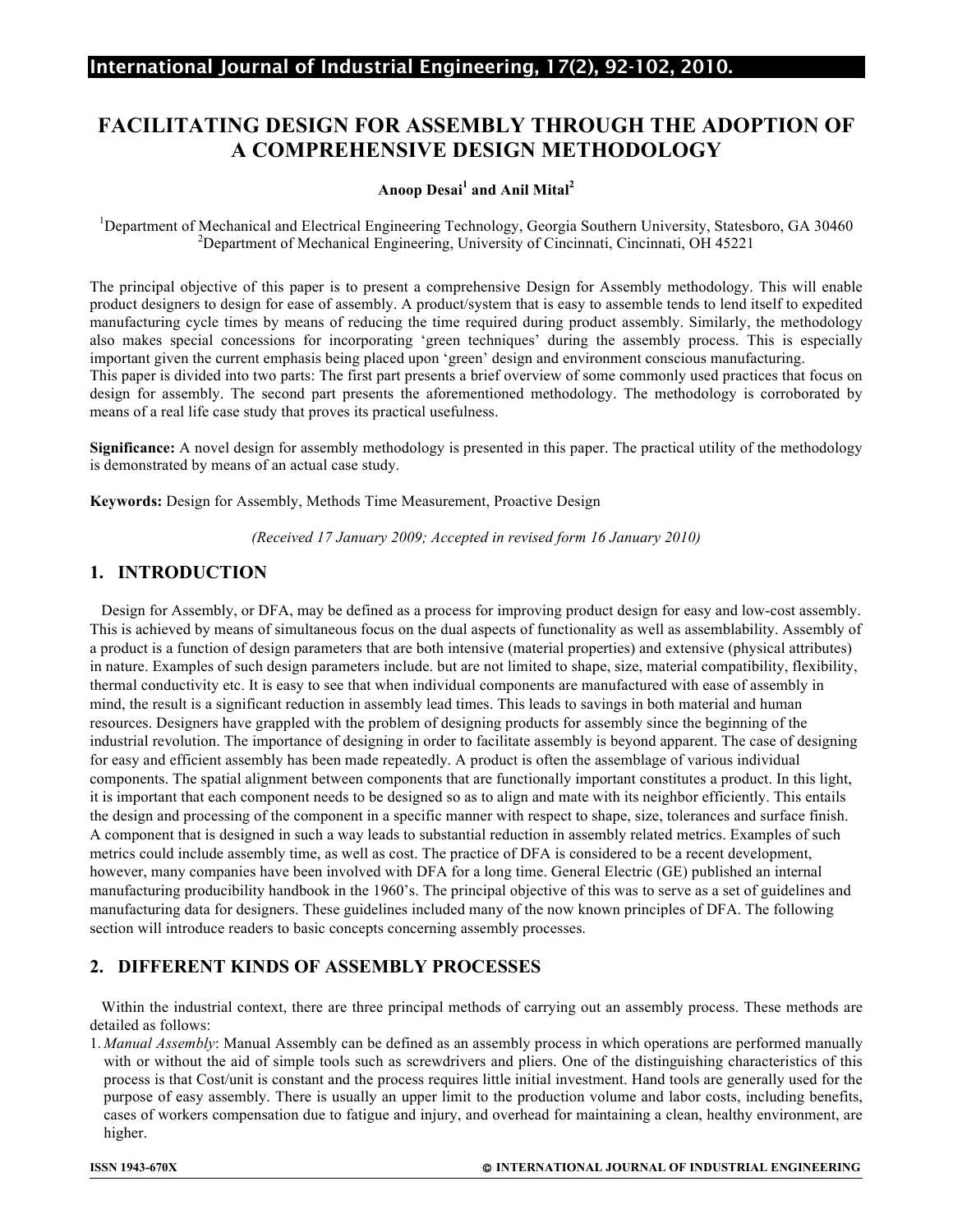- 2. *Automatic Assembly*: Automatic Assembly, also known as fixed automation, uses either synchronous indexing machines and part feeders or non-synchronous machines where parts are handled by a free transfer device. A system using Automatic Assembly is generally built for a single product and the cost/unit decreases with increasing volume of production. This process involves a custom-built machine that assembles one and only one specific product. As production volume increases, the fraction of the capital investment compared to the total manufacturing cost decreases. Indexing tables, parts feeders, and automatic controls typify this inherently rigid assembly method. This is also what is referred to as "Detroit-type" assembly.
- 3. *Robotic Assembly*: This method of product assembly is the most flexible and can achieve volumes closer to the automatic assembly methods. It is also referred to as Soft Automation. It incorporates the use of robotic assembly systems. Robotic Assembly can take the form of a single robot, or a multi-station robotic assembly cell. All activities are simultaneously controlled and coordinated by a PLC or computer. The one distinguishing feature of this process is high flexibility which tends to offset high capital requirements. Figure 1 depicts the aforementioned processes graphically.



**Figure1: Three principal kinds of assembly processes**

 Figure 1 is a graphical representation of the three kinds of assembly processes differentiated on the basis of level of automation inherent in each of the processes. The relation between assembly cost per product and production volume has been depicted. For instance, in the case of a manual assembly process, the cost to assemble every product is more or less constant and does not change with respect to production volume (assuming uniformity in product architecture and design). In the case of automatic assembly, it is obvious that assembly cost/product is inversely proportional to production volume due to favorable economies of scale. In the case of robotic assembly, however, this method being the most flexible of all assembly processes, the relation is not linear. It is neither directly nor inversely proportional all the time. Depending on production volume, the slope of this relationship could be either negative or positive as is shown in figure 2. The next section of this paper will briefly discuss some of the work that has aimed at trying to facilitate the product assembly process.

### **3. A BRIEF EVALUATION OF SOME DFA METHODOLOGIES**

There have been numerous efforts made by various researchers to enhance the design process by facilitating design for Assembly. (Leaney, P.G and Wittenberg, ; 1992); (Suzuki, T; Ohashi, T; Asano, M; Arai, T, 2003); (Leclerc, S and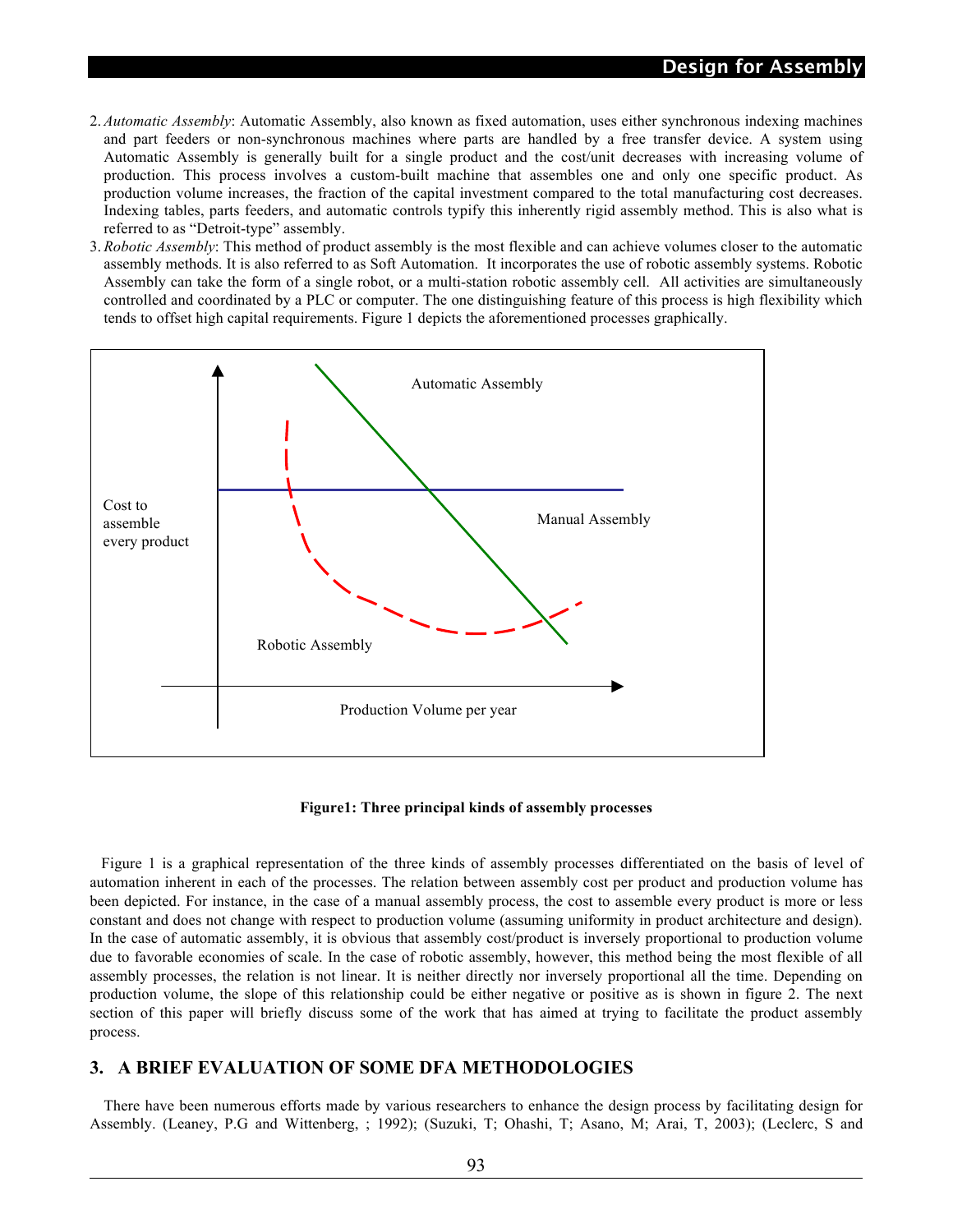## **Desai and Mital**

Subbarayan, G, 1996); (Li et al; 1992); (Hsu et al; 1993); (Kim et al; 1995) . However only a few of these efforts have been truly seminal in value as well as contribution and are discussed in brief in the following paragraphs:

#### **3.1. Hitachi Assembly Evaluation Method**

 The Hitachi Assembly evaluation method facilitates design improvements by means of adopting the following approach (Miyakawa, S and Ohashi, T; 1986): Identifying weaknesses in the design at the earliest stage in the design process by using an assemblability evaluation score  $(E)$  and an assembly cost ratio  $(K)$ . The general procedure of design evaluation is presented stepwise as follows:

- The universe of Assembly operations is categorized into twenty (20) elemental assembly tasks. Each task is assigned a symbol indicating the task content. Each task relates specifically to insertion and fastening processes and not to parts handling.
- Each of the elemental tasks is subject to a penalty score reflects the degree of difficulty of the task. The penalty scores are obtained from analysis of shop floor data and are constantly revised to reflect changes in technology and methods. Factors which influence elemental tasks are extracted as coefficients and the penalty scores are modified accordingly.
- Attaching (contacting) conditions appropriate for each part are expressed using further AEM symbols.
- The total of the various penalty scores for an individual component are then modified by the contacting coefficients (as described above) and subtracted from the best possible score (100) to give the assemblability evaluation score for the part.
- The total score for the product is defined as the sum of the assemblability scores for individual tasks divided by the total number of tasks.

#### **3.2. The Boothroyd-Dewhurst Method**

 This DFA method proposed by Boothroyd and Dewhurst (Boothroyd, G; 1980); (Boothroyd, G; 1982) seeks to reduce the total number of parts in an assembly by means of trying to reduce the amount of manual handling time as well as insertion time. It is based on two principles:

- The application of criteria to each part to determine if it should be separate from all other parts.
- The estimation of the handling and assembly costs for each part using the appropriate assembly process.

The process follows the following steps:

- 1. Select an assembly method for each part
- 2. Analyze the parts for the given assembly methods
- 3. Refine the design in response to shortcomings identified by the analysis
- 4. Refer back to step 2 until the analysis yields a satisfactory design

This method can be quite time consuming owing to the amount of intricate detail involved in the analysis procedure.

#### **3.3 The Lucas DFA Evaluation Method**

 The Lucas DFA method was developed in the early 1980''s by the Lucas Corp. in the United Kingdom. The Lucas method is based on a "point scale" which gives a relative measure of the difficulty associated with assembly. The following is a hierarchical decision making system followed by the Lucas method.

- 1. Product Design Specification
- 2. Product Analysis
- 3. Functional analysis (this is the first Lucas analysis). Loop back to step 2 if the analysis yields problems
- 4. Feeding analysis (this is the second Lucas analysis)
- 5. Fitting analysis (this is the third Lucas analysis)
- 6. Assessment
- 7. Possibly return to step 2 if the analyses identify problems

# **4. A DESIGN FOR ASSEMBLY METHODOLOGY BASED ON TIME STANDARDS**

 An improved assembly methodology has been designed by the authors. It takes into consideration numerous factors such as weight, size and shape of components being disassembled, frequency of assembly tasks and requirement of manpower, postural requirements, material handling requirements and need for component preparation.

 The most common and widely used assembly operations are recorded and described in detail. Every assembly operation is then subdivided into basic elemental tasks. Only a fraction of all the tasks in the entire assembly operation are actually responsible for performing assembly. An MTM based index for assembly is presented in table 1. The simplest assembly task of inserting an easily grasped object without the exertion of much force by hand by a trained worker under average conditions has been considered as the basic assembly task. A score of 73 TMU's was assigned to this task which corresponded to time duration of approximately 2 seconds.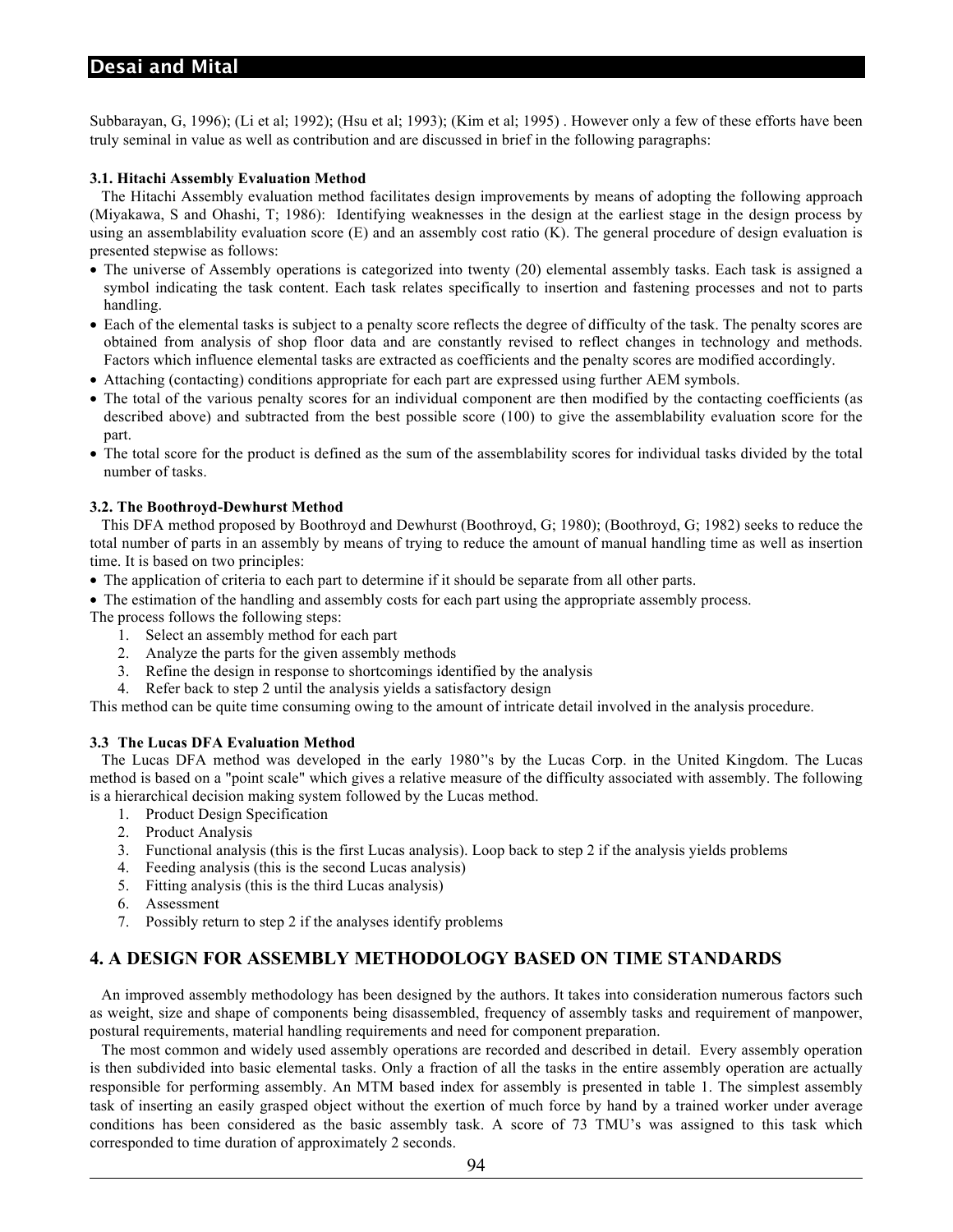| Design attribute            | <b>Design Feature</b>          | <b>Design parameters</b>                           | Score                            | Interpretation                                    |  |  |  |
|-----------------------------|--------------------------------|----------------------------------------------------|----------------------------------|---------------------------------------------------|--|--|--|
|                             | Straight line motion           |                                                    | 0.5                              | Little effort required                            |  |  |  |
|                             | without exertion of            | Push operations by hand                            | 1                                | Moderate effort required                          |  |  |  |
|                             | pressure                       |                                                    | $\overline{c}$                   | Large amount of effort required                   |  |  |  |
|                             | Straight line and twisting     | Twisting and Push operations                       | 1                                | Little effort required                            |  |  |  |
|                             | motion without pressure        | by hand                                            | 2                                | Moderate effort required                          |  |  |  |
|                             |                                |                                                    | $\overline{4}$                   | Large amount of effort required                   |  |  |  |
|                             |                                |                                                    | $\overline{c}$                   | Little effort required                            |  |  |  |
| Assembly force              | Straight line motion with      | Inter-surface friction and /or                     | 2.5                              | Moderate effort required                          |  |  |  |
|                             | exertion of pressure           | wedging                                            | $\overline{4}$                   | Large amount of effort required                   |  |  |  |
|                             | Straight line and twisting     |                                                    | 2.5                              | Little effort required                            |  |  |  |
|                             | motions with exertion of       | Inter-surface friction and /or                     | $\overline{3}$                   | Moderate effort required                          |  |  |  |
|                             | pressure                       | wedging                                            | 5                                | Large amount of effort required                   |  |  |  |
|                             |                                |                                                    | 2.5                              | Little effort required                            |  |  |  |
|                             | Twisting motions with          | <b>Material Stiffness</b>                          | $\overline{4}$                   | Moderate effort required                          |  |  |  |
|                             | pressure exertion              |                                                    | 6                                | Large amount of effort required                   |  |  |  |
|                             |                                |                                                    | $\overline{c}$<br>Easily grasped |                                                   |  |  |  |
|                             |                                | Component dimensions                               | 3.5                              | Moderately difficult to grasp                     |  |  |  |
|                             | Component/fastener Size        | (Very large or very small)                         | $\overline{4}$                   | Difficult to grasp                                |  |  |  |
| Material Handling           |                                |                                                    | $\overline{c}$                   | Light $(\leq 7.5 \text{ lb})$                     |  |  |  |
|                             |                                | Magnitude of weight                                | 2.5                              | Moderately heavy $(\leq 17.5 \text{ lb})$         |  |  |  |
|                             |                                |                                                    | 3                                | Very heavy $(\leq 27.5 \text{ lb})$               |  |  |  |
|                             | Component/fastener<br>Symmetry |                                                    | 0.8                              | Light and Symmetric                               |  |  |  |
|                             |                                |                                                    | 1.2                              | Light and semi symmetric                          |  |  |  |
|                             |                                |                                                    | 1.4                              | Light and asymmetric                              |  |  |  |
|                             |                                |                                                    | $\overline{c}$                   | Moderately heavy, symmetric                       |  |  |  |
|                             |                                | Symmetric components are                           | 2.2                              | Moderately heavy, semi symmetric                  |  |  |  |
|                             |                                | easy to handle                                     | 2.4                              | Moderately heavy, asymmetric                      |  |  |  |
|                             |                                |                                                    | 4.4                              | Heavy and symmetric                               |  |  |  |
|                             |                                |                                                    | 4.6                              | Heavy and semi symmetric                          |  |  |  |
|                             |                                |                                                    | 5                                | Heavy and asymmetric                              |  |  |  |
|                             |                                |                                                    | 1                                | No tools required                                 |  |  |  |
|                             | Exertion of force              |                                                    | 2                                | Common tools required                             |  |  |  |
| Requirement of<br>tools for |                                |                                                    | 3                                | Specialized tools required                        |  |  |  |
| Assembly                    |                                |                                                    | 1                                | No tools required                                 |  |  |  |
|                             | Exertion of torque             |                                                    | $\overline{c}$                   | Common tools required                             |  |  |  |
|                             |                                |                                                    | 3                                | Specialized tools required                        |  |  |  |
|                             |                                |                                                    |                                  | Shallow and broad fastener recesses, large and    |  |  |  |
|                             |                                |                                                    | 1                                | readily visible slot/recess in case of snap fits  |  |  |  |
|                             | Dimensions                     | Length, Breadth, Depth,<br>radius, angle made with | 1.6                              | Deep and narrow fastener recesses, obscure        |  |  |  |
|                             |                                | surface                                            |                                  | slot/recess in case of snap fits                  |  |  |  |
|                             |                                |                                                    | $\overline{c}$                   | Very deep and very narrow fastener recesses, slot |  |  |  |
| Accessibility of            |                                |                                                    |                                  | for prying open snap fits difficult to locate     |  |  |  |
| joints/grooves              |                                | On plane surface                                   | $\mathbf{1}$                     | Groove Location allows easy access.               |  |  |  |
|                             |                                | On angular surface                                 | 1.6                              | Groove Location is difficult to access. Some      |  |  |  |
|                             | Location                       |                                                    |                                  | manipulation required.                            |  |  |  |
|                             |                                | In a slot                                          | $\overline{c}$                   | Groove location very difficult to access.         |  |  |  |
|                             |                                | On Vertical Surface                                | 1.5                              | Some manipulation required against gravity        |  |  |  |
|                             |                                | On Horizontal Surface                              | 1                                | Groove location allows easy access                |  |  |  |

**Table 1: Evaluation system to analyze assembly processes numerically.**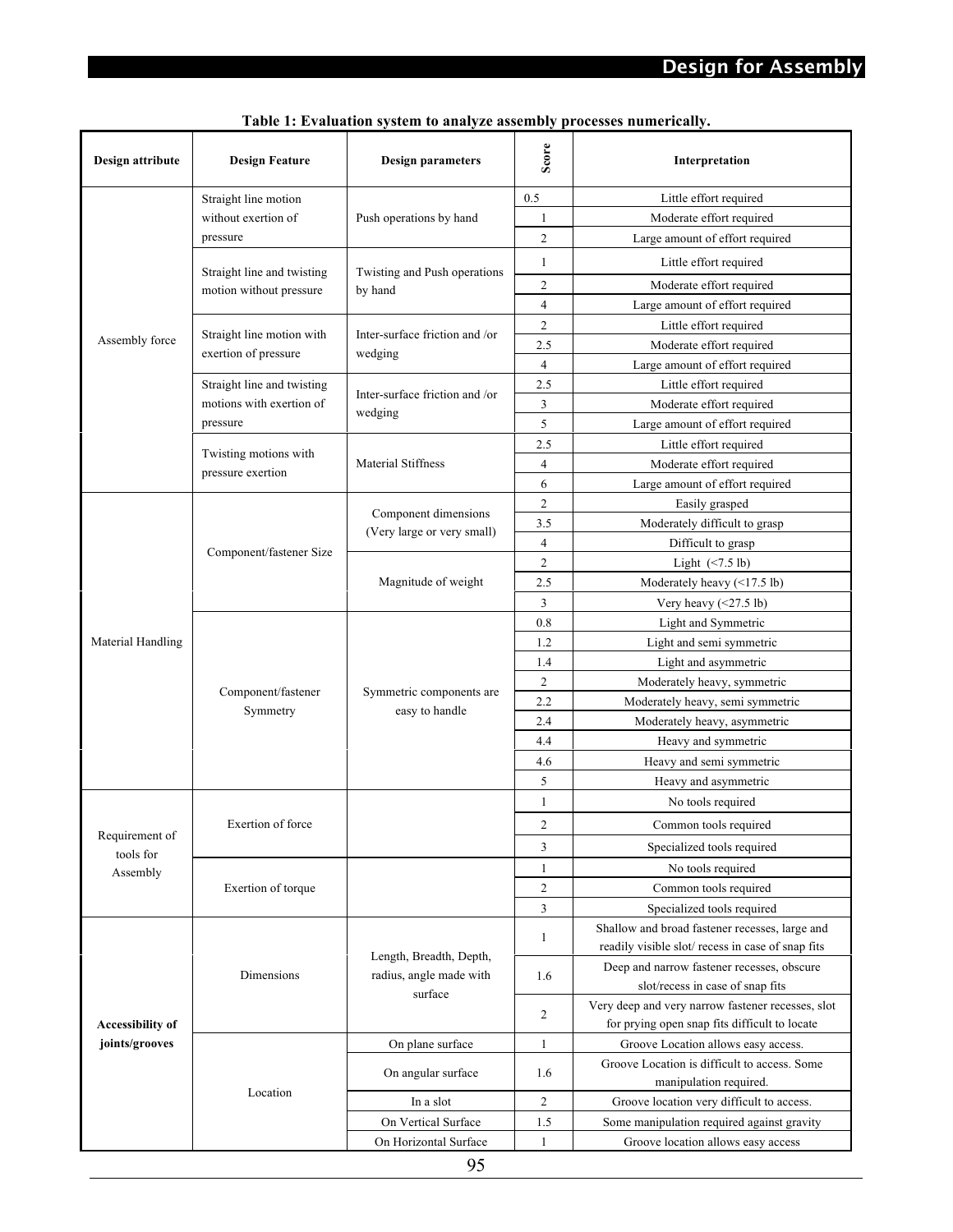| <b>Motions Allowances</b>   | Multiplier |
|-----------------------------|------------|
| Normal Motions              | $0\%$      |
| <b>Limited Motions</b>      | 5%         |
| <b>Awkward Motions</b>      | 5%         |
| Motions with confined limbs | 10%        |
| Motions with confined body  | 10%        |
| <b>Motions Allowances</b>   |            |
| Normal Motions              |            |

#### **Table 2: Multipliers for Unnatural postures while accomplishing the Assembly Process**

 Table 2 depicts multipliers that are to be used when the assembler needs to adopt unnatural postures during the assembly process. The total task time is augmented by a factor as specified in the table above for each unnatural posture during the assembly process.

 Figure 2 depicts a methodology to enable design improvement for Product Assembly. The Design for Assembly (DFA) process starts with evaluation of the current design based on the methodology. This is done through a detailed breakdown of the assembly process by means of thorough documentation of each step. For example, the assembly process of a CRT is a conventional computer monitor entails picking up the CRT, aligning it with locator lugs, stabilizing the components and screwing in fasteners such as fastening screws etc. Each step of this process is associated with a certain amount of assembly force, a particular amount of material handling requirement, a specific amount of accessibility associated with location of grooves etc. Each of the aforementioned features is directly related to a specific design attribute of the product.

 After the assembly score for the product has been ascertained, the next step is to arrange each assembly step in descending order. For example, if the total assembly score for a CRT assembly is 20 and that for a PCB assembly is 15, then the assembly steps will be arranged as: CRT, PCB and so on. Each major assembly score is comprised of sub actions such as those detailed in table 3 depending on which category they fall under. To present an example of this, sub action could be related to a design feature that elicits the exertion of a large amount of force or it could be related to special material handling requirements due to the size, shape, weight or material of the component being assembled. These sub actions are now arranged in descending order of numeric scores. The next step is the evaluation of each of the design characteristics (as detailed in the preceding discussion) so that design anomalies can be either eliminated or rectified as much as possible. This process should take place without affecting product functionality. Once these design decisions have been made, the cost of manufacturing those components can be taken into consideration in order to optimize the manufacturing process and maximize profit potential. Table 4 of this paper examines how the design for assembly numeric scores, as presented in Table 1, are applied in practice to a consumer product. Table 3 presents the various components that constitute a computer monitor.

| N <sub>0</sub> | <b>Component Name</b>     | <b>Component Material</b> | Quantity       |
|----------------|---------------------------|---------------------------|----------------|
| 1              | <b>Back Screw</b>         | Copper                    | 4              |
| $\overline{2}$ | <b>PCB</b> Screws         | Copper                    | $\overline{2}$ |
| 3              | <b>CRT</b> Screws         | Copper                    | 4              |
| $\overline{4}$ | <b>CRT/PCB</b> Assembly   | Mixed                     |                |
| 5              | <b>Back Cover</b>         | Plastic                   |                |
| 6              | <b>Swivel Base</b>        | Plastic                   |                |
| 7              | Pivot                     | Plastic                   |                |
| 8              | Yoke Assembly             | Mixed                     |                |
| 9              | Deflection Wire lead      | Mixed                     |                |
| 10             | <b>Retainer Screws</b>    | Copper                    | $\overline{2}$ |
| 11             | Main Wire lead            | Copper                    |                |
| 12             | Adjusting knobs           | Plastic                   | $\overline{4}$ |
| 13             | <b>PCB</b> Retainer Screw | Copper                    |                |
| 14             | Retaining lugs            | Aluminum                  | 4              |
| 15             | PCB Assembly              | Mixed                     |                |
| 16             | Rear Board                | Plastic                   |                |
| 17             | <b>CRT</b>                | Mixed                     |                |

#### **Table 3: Components of a computer monitor**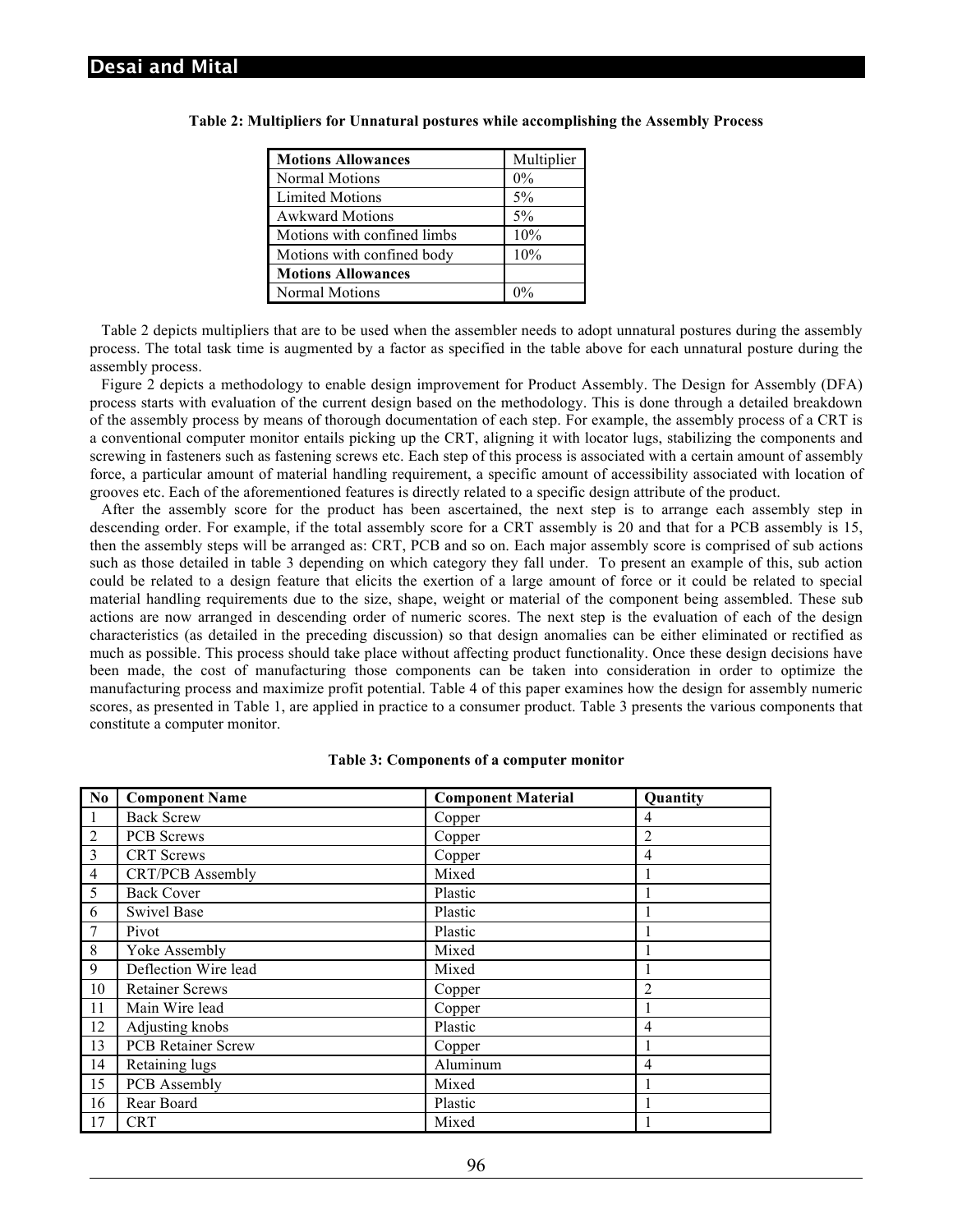

**Figure 2: Methodology to enable design improvement for Product Assembly**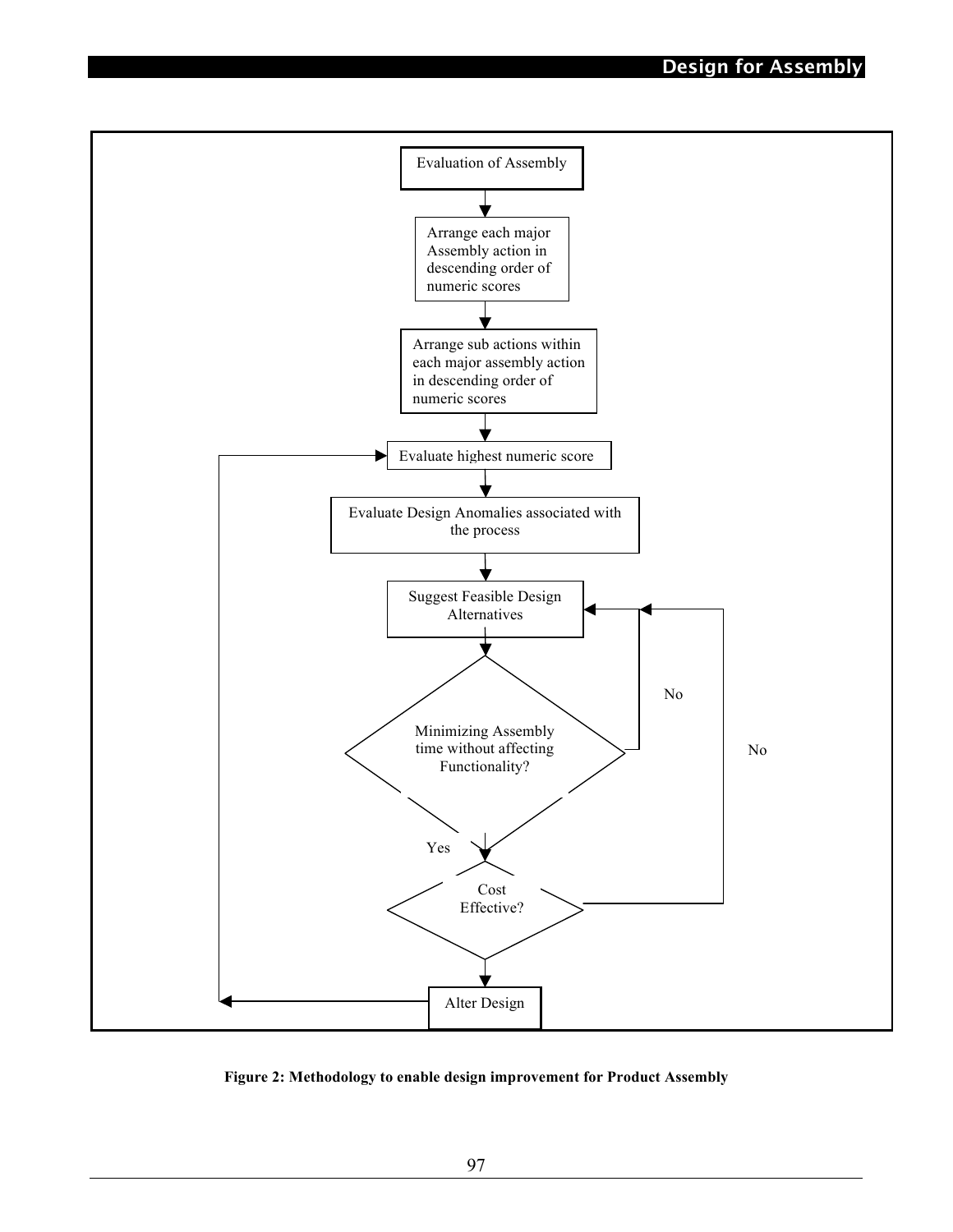# **5. DISCUSSION AND COMPARISON**

 This section of the paper strives to explain the case study in more detail. It also presents a comparison between our method and other established methods for design for assembly.

 Table 4 portrays a detailed breakdown of the assembly process. Task 1 constitutes the first step in the assembly process namely placing the rear board in place to start the assembly process. This is followed by the process of bending the retaining lugs (4 lugs) in sequence in order to assemble the rear board. Since this process can be visually tiring, a 10% visual fatigue allowance has been assigned to it. The total amount of time required to assemble the rear board is approximately 98.92 TMUs. The second step of the assembly operation is the assembly of the PCB. The sequence of operations followed in this step is documented in table 4. The total amount of time taken to accomplish this step is 127.9 TMUs. The third step is fitting the CRT/PCB assembly in place by means of 6 screws in place followed by fitting the yoke assembly and the deflection wire lead in place. The last operation on the assembly process consists of fitting 4 adjustment knobs into place which as is evident from table 4 constitute the easiest of all assembly operations for this particular product. It will be appreciated that this last operation is not visually tiring nor does it require the adoption of any unnatural working postures. The total amount of time taken for the entire assembly operation is 5630 TMU's which translates to about 3.378 minutes. It is obvious from table 4 that bending retaining lugs and fitting screw in place are by far the most time consuming operations and design features corresponding to those actions need to be improved first. Design solutions that are not cost effective will be discarded until a cost effective design solution is obtained. This sequence is demonstrated in figure 2. A similar case study if done using the Boothroyd method would result in highly complicated design features on components. These would render them difficult to manufacture. The handling and insertion time used in the Boothroyd method are not based on data derived from actual experiments with human subjects. As a result their assembly time would not be very useful in actual practice. This argument can be extended to the Lucas method as well.

 The following section of this discussion will expatiate on the significance of our methodology by drawing a comparison with the Boothroyd and Dewhurst system, the Lucas system and the Hitachi method.

 *Significance of the methodology***:** A comparison between our method of designing for assembly and other established methods (as examined in the third section of this paper) is outlined below.

- 1. Our Design for Assembly Methodology is less complicated and easier to comprehend as compared to Boothroyd and Dewhurst as well as the Lucas technique. It is easier to indentify design anomalies and flaws and thereby corrective action can be implemented quickly. It can be observed that the same level of design comprehension as afforded by the Boothroyd method can be achieved with our methodology but in a fraction of the time. The methodology reduces assembly tasks to the most basic form and therefore any complicated task can be easily built using these elements.
- 2. It should be noted that the method developed by Boothroyd and Dewhurst deals with manual handling and insertion times exclusively. These times are not derived from experiments conducted on actual people and therefore their applicability is limited. Similarly, the Lucas method is deals with the concept of Design efficiency and uses handling times, the basis of which is not too practical either. On the other hand, our methodology is based on the universally established and followed concept of Methods Time Measurement (MTM). These data are proven in practice on actual people. This imparts a great deal of versatility to our methodology and makes it ergonomically friendly as well.
- 3. Our Design for Assembly methodology is time based and therefore it is very straight-forward as far as computation of assembly time is concerned. This also makes it very user friendly in terms of computing the cost for assembly operations.
- 4. Our methodology focuses on identifying and optimizing the product assembly sequence as the outset. This means that elements of proactivity are built in to the methodology and errors of judgment can be minimized.
- 5. Our methodology is probably the only one that incorporates penalty scores for working postures. This means that the methodology and subsequent design arising from it are ergonomically friendly. This lends itself to not only worker satisfaction but lower assembly costs per assembled product. Neither the Boothroyd nor the Hitachi nor the Lucas method deal with this important concept. The data presented by those methodologies can therefore be applicable more exclusively to automated assembly processes.
- 6. Our design data can be used for assembly as well as disassembly purposes. It should be noted that the Boothroyd method does not deal with disassembly neither does the Lucas method or the Hitachi method. This makes our methodology far more versatile. This is very important in view of increasing focus on sustainability issues in the contemporary environment.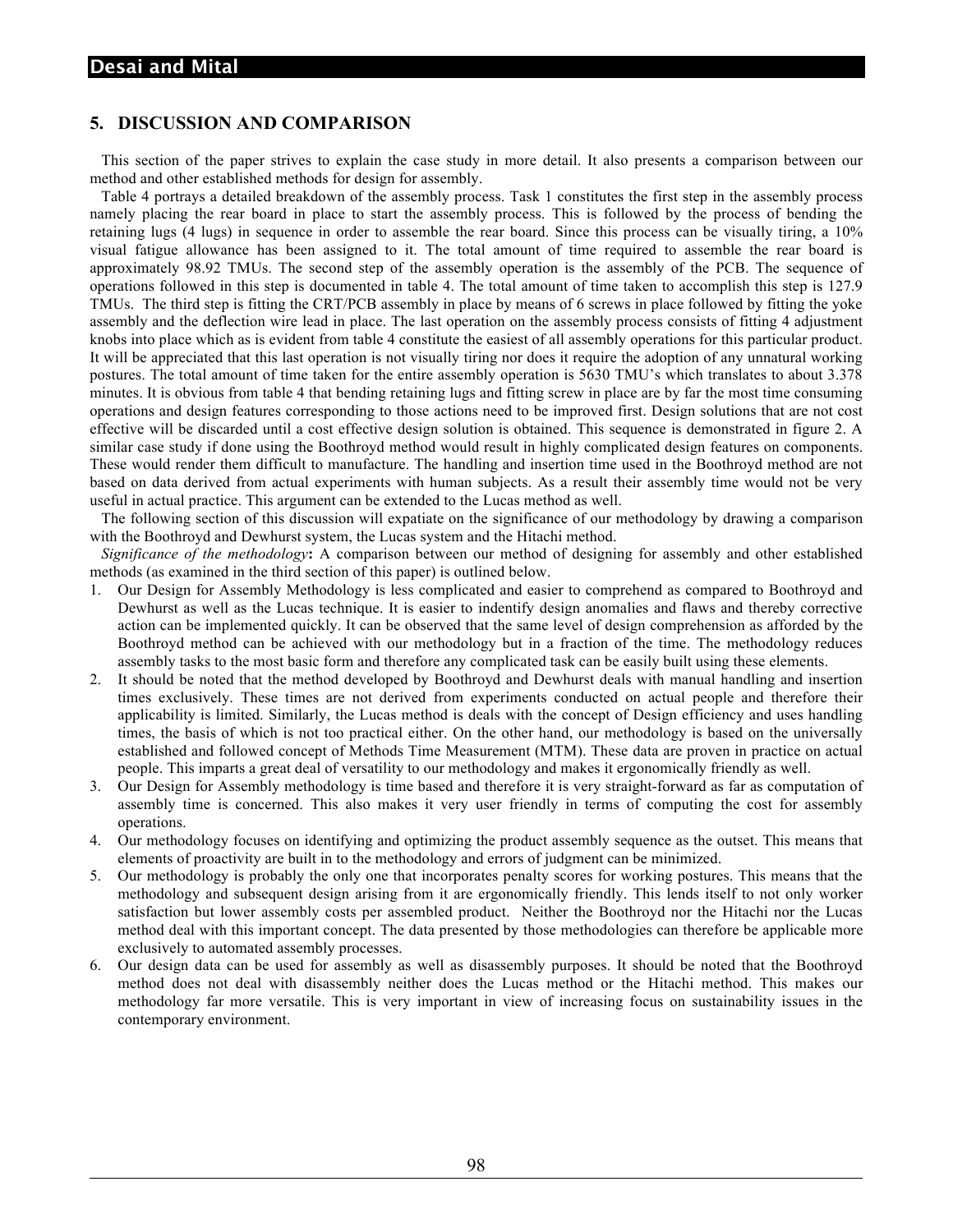# **Design for Assembly**

| <b>TASK NO</b>  | <b>TASK DESCRIPTION</b><br>* Assembly of Computer Monitor* | <b>TASK TOTAL</b> | INTER-SURFACE<br>FRICTION | INTER-SURFACE<br>WEDGING        | <b>STIFFNESS</b><br>MATERIAL | <b>SIZE</b><br><b>COMPONENT</b> | COMPONENT WEIGHT                   | <b>COMPONENT</b><br>SYMMETRY | FORCE EXERTION | <b>TORQUE EXERTION</b>   | <b>DIMENSIONS</b> | LOCATION                              | <b>OF TOOL</b><br><b>PLACEMENT</b><br><b>ACCURACY</b> | <b>ALLOWANCE</b><br>POSTURE | <b>ALLOWANCE</b><br><b>MOTIONS</b> | <b>ALLOWANCE</b><br>MANPOWER | <b>ALLOWANCE</b><br><b>FATIGUE</b><br>VISUAL |
|-----------------|------------------------------------------------------------|-------------------|---------------------------|---------------------------------|------------------------------|---------------------------------|------------------------------------|------------------------------|----------------|--------------------------|-------------------|---------------------------------------|-------------------------------------------------------|-----------------------------|------------------------------------|------------------------------|----------------------------------------------|
|                 |                                                            |                   |                           | <b>ASSEMBLY</b><br><b>FORCE</b> |                              |                                 | <b>MATERIAL</b><br><b>HANDLING</b> |                              | <b>TOOLING</b> |                          |                   | <b>ACCESSIBILITY</b><br>& POSITIONING |                                                       |                             |                                    | <b>ALLOWANCES</b>            |                                              |
| $\mathbf{1}$    |                                                            |                   |                           |                                 |                              | Assemble Rear Board             |                                    |                              |                |                          |                   |                                       |                                                       |                             |                                    |                              |                                              |
| 1a              | Place Rear Board in place                                  | 10.92             |                           | $\overline{2}$                  | $\blacksquare$               | $\overline{2}$                  | $\overline{2}$                     | 1.2                          | $\mathbf{1}$   | $\overline{\phantom{a}}$ |                   |                                       | 1.2                                                   | $\overline{\phantom{a}}$    | $\blacksquare$                     | $\overline{\phantom{a}}$     | $5\%$                                        |
| 1 <sub>b</sub>  | Bend 1 <sup>st</sup> retaining lug                         | 22                |                           | $\overline{a}$                  | 6                            | $\overline{3}$                  | $\overline{2}$                     | 1.4                          | $\overline{3}$ | ÷,                       | 1.6               |                                       | $\overline{2}$                                        | $\overline{a}$              | $\overline{a}$                     | $\blacksquare$               | 10%                                          |
| 1c              | Bend 2 <sup>nd</sup> retaining lug                         | 22                |                           | $\overline{a}$                  | 6                            | 3                               | $\overline{2}$                     | 1.4                          | $\overline{3}$ | $\overline{a}$           | 1.6               |                                       | $\overline{c}$                                        | $\overline{a}$              |                                    | $\overline{a}$               | 10%                                          |
| 1 <sub>d</sub>  | Bend 3 <sup>rd</sup> retaining lug                         | $\overline{22}$   |                           | $\overline{\phantom{a}}$        | 6                            | 3                               | $\overline{2}$                     | 1.4                          | $\overline{3}$ | $\overline{a}$           | 1.6               |                                       | $\overline{2}$                                        | $\overline{\phantom{a}}$    | $\blacksquare$                     | $\blacksquare$               | 10%                                          |
| 1e              | Bend 4 <sup>th</sup> retaining lug                         | 22                |                           | $\overline{a}$                  | 6                            | $\overline{\mathbf{3}}$         | $\overline{2}$                     | 1.4                          | $\overline{3}$ |                          | 1.6               |                                       | $\overline{2}$                                        | $\overline{a}$              | $\overline{a}$                     | $\overline{a}$               | 10%                                          |
| $\sqrt{2}$      |                                                            |                   |                           |                                 |                              |                                 | Assemble PCB                       |                              |                |                          |                   |                                       |                                                       |                             |                                    |                              |                                              |
| 2a              | Fit PCB in place                                           | 11.55             | $\overline{a}$            | $\overline{2}$                  | $\overline{\phantom{a}}$     | $\overline{2}$                  | $\overline{2}$                     | 0.8                          |                | $\overline{\phantom{a}}$ |                   |                                       | 1.2                                                   | $\blacksquare$              | $\blacksquare$                     | $\overline{\phantom{a}}$     | 5%                                           |
| 2 <sub>b</sub>  | Bend 1 <sup>st</sup> retaining lug                         | 24.53             | $\overline{a}$            | $\mathbf{r}$                    | 6                            | $\overline{4}$                  | $\overline{2}$                     | 0.8                          | $\overline{3}$ | $\overline{\phantom{a}}$ | $\overline{2}$    | $\overline{2}$                        | 2.5                                                   | $\overline{a}$              | $\overline{a}$                     | $\overline{a}$               | 10%                                          |
| $2\mathrm{c}$   | Bend 2 <sup>nd</sup> retaining lug                         | 24.53             |                           | $\mathbf{r}$                    | 6                            | $\overline{4}$                  | $\overline{2}$                     | 0.8                          | $\overline{3}$ | $\overline{\phantom{a}}$ | $\overline{2}$    | $\overline{2}$                        | 2.5                                                   | $\overline{\phantom{a}}$    | $\blacksquare$                     | $\blacksquare$               | 10%                                          |
| 2d              | Bend 3 <sup>rd</sup> retaining lug                         | 24.53             | $\blacksquare$            | $\overline{a}$                  | 6                            | $\overline{4}$                  | $\overline{c}$                     | 0.8                          | $\overline{3}$ | $\overline{\phantom{a}}$ | $\overline{c}$    | $\overline{2}$                        | 2.5                                                   | $\overline{\phantom{a}}$    | $\blacksquare$                     | $\blacksquare$               | 10%                                          |
| 2e              | Bend 4 <sup>th</sup> retaining lug                         | 24.53             |                           | $\overline{a}$                  | 6                            | $\overline{4}$                  | $\overline{2}$                     | 0.8                          | $\overline{3}$ | $\overline{a}$           | $\overline{c}$    | $\overline{2}$                        | $\overline{2.5}$                                      | $\overline{\phantom{a}}$    | $\overline{a}$                     | $\overline{a}$               | 10%                                          |
| 2f              | Fit PCB retaining screw                                    | 18.27             | 5                         |                                 |                              | $\overline{4}$                  | $\overline{2}$                     | 0.8                          |                | $\overline{a}$           | 1.6               | $\mathbf{1}$                          | $\overline{2}$                                        | $\blacksquare$              | $\sim$                             | $\blacksquare$               | 5%                                           |
| $\mathfrak{Z}$  |                                                            |                   |                           |                                 |                              | Fit CRT/PCB Assembly            |                                    |                              |                |                          |                   |                                       |                                                       |                             |                                    |                              |                                              |
| 3a              | Screw 1st PCB Screw                                        | 15.12             | $\overline{c}$            | $\blacksquare$                  |                              | $\sqrt{2}$                      | $\overline{2}$                     | 0.8                          | $\blacksquare$ | $\sqrt{2}$               | 1.6               | $\overline{2}$                        | $\sqrt{2}$                                            | $\overline{\phantom{a}}$    | $\blacksquare$                     | $\overline{\phantom{a}}$     | $5\%$                                        |
| $\overline{3b}$ | Screw 2 <sup>nd</sup> PCB Screw                            | 15.12             | $\overline{2}$            | $\overline{\phantom{a}}$        | $\sim$                       | $\overline{2}$                  | $\overline{2}$                     | $\overline{0.8}$             | $\mathbf{r}$   | $\overline{2}$           | 1.6               | $\overline{2}$                        | $\overline{2}$                                        | $\overline{a}$              | $\overline{a}$                     | $\blacksquare$               | 5%                                           |
| 3c              | Screw 1st PCB Screw                                        | 15.12             | $\overline{2}$            | $\overline{\phantom{a}}$        | $\overline{a}$               | $\overline{c}$                  | $\overline{2}$                     | $\overline{0.8}$             | $\sim$         | $\overline{2}$           | 1.6               | $\overline{2}$                        | $\overline{2}$                                        | $\overline{\phantom{a}}$    | $\blacksquare$                     | $\blacksquare$               | 5%                                           |
| 3d              | Screw 2 <sup>nd</sup> PCB Screw                            | 15.12             | $\overline{c}$            |                                 |                              | $\overline{2}$                  | $\overline{2}$                     | 0.8                          |                | $\sqrt{2}$               | 1.6               | $\overline{2}$                        | $\sqrt{2}$                                            | $\overline{\phantom{a}}$    | $\sim$                             | $\overline{\phantom{a}}$     | 5%                                           |
| $3\mathrm{e}$   | Screw 3rd PCB Screw                                        | 15.12             | $\overline{2}$            | $\blacksquare$                  | $\blacksquare$               | $\overline{2}$                  | $\overline{2}$                     | 0.8                          | $\overline{a}$ | $\overline{2}$           | 1.6               | $\overline{2}$                        | $\overline{2}$                                        | $\overline{a}$              | $\overline{\phantom{a}}$           | $\overline{\phantom{a}}$     | 5%                                           |
| 3f              | Screw 4 <sup>th</sup> PCB Screw                            | 15.12             | $\overline{2}$            | $\mathbf{r}$                    | $\sim$                       | $\overline{2}$                  | $\overline{2}$                     | 0.8                          | $\overline{a}$ | $\overline{2}$           | 1.6               | $\overline{2}$                        | $\overline{2}$                                        | $\overline{a}$              | $\sim$                             | $\sim$                       | 5%                                           |
| 3g              | Fit Yoke Assembly                                          | 13.13             |                           | $\mathfrak{Z}$                  |                              | $\overline{2}$                  | $\overline{2}$                     | 1.4                          |                | $\overline{\phantom{a}}$ |                   |                                       | 1.6                                                   | $\overline{\phantom{a}}$    | $\blacksquare$                     | $\overline{\phantom{a}}$     | $1\%$                                        |
| 3h              | Fit Deflection Wire lead                                   | 13.02             |                           | 3                               |                              | $\overline{2}$                  | $\overline{2}$                     | 0.8                          |                | $\overline{\phantom{a}}$ |                   |                                       | 1.6                                                   | $\overline{\phantom{a}}$    | $\blacksquare$                     | $\overline{\phantom{a}}$     | 1%                                           |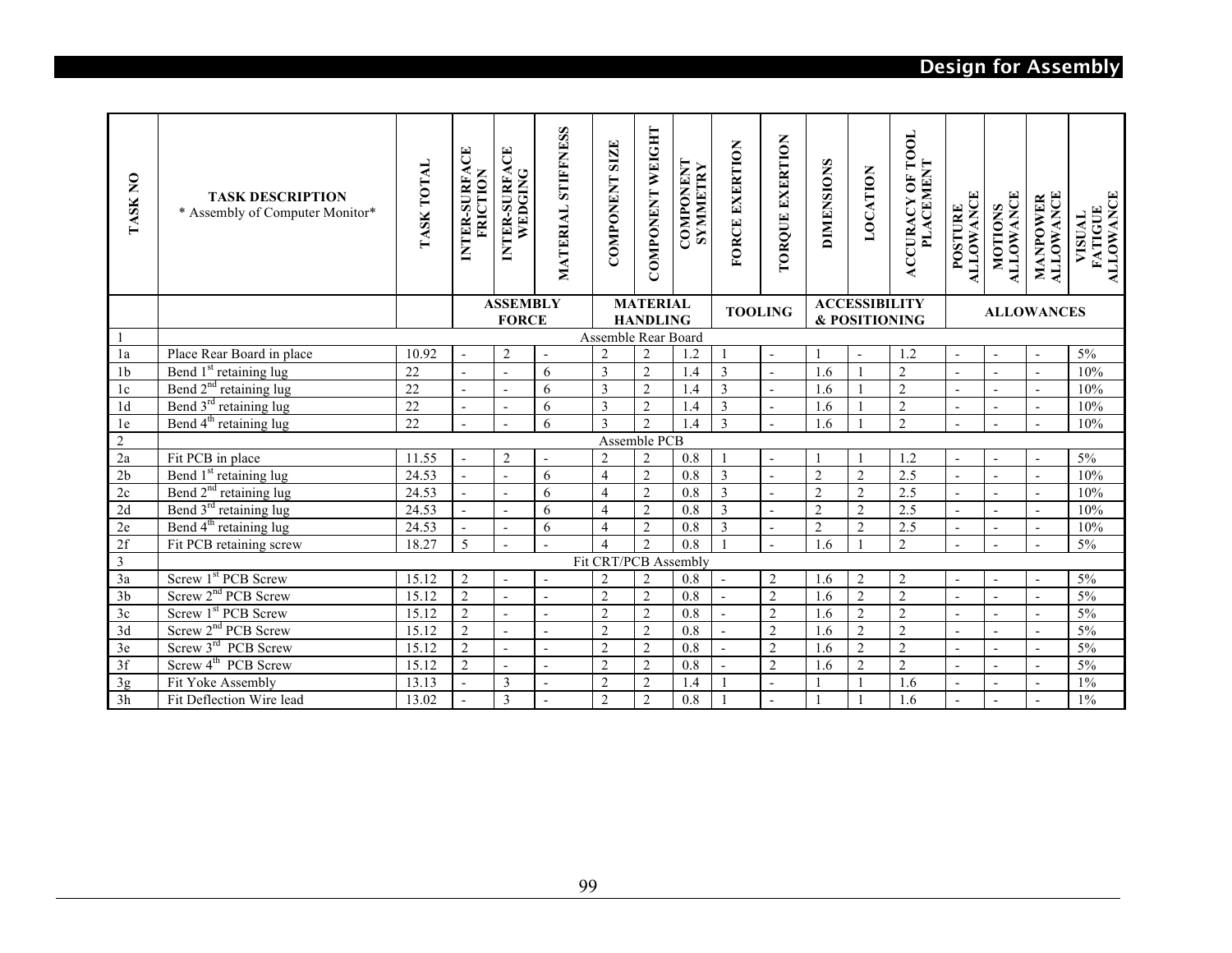| $\overline{4}$  | Fit Main Wire lead                                                                                                                                                                                                                |                                                  |                          |                          |                          |                             |                |         |                |                          |            |                             |                |                          |                          |                          |                          |
|-----------------|-----------------------------------------------------------------------------------------------------------------------------------------------------------------------------------------------------------------------------------|--------------------------------------------------|--------------------------|--------------------------|--------------------------|-----------------------------|----------------|---------|----------------|--------------------------|------------|-----------------------------|----------------|--------------------------|--------------------------|--------------------------|--------------------------|
| 4a              | Fit main wire lead                                                                                                                                                                                                                | 17.77                                            |                          | 3                        | $\overline{\phantom{0}}$ | $\overline{4}$              | 2.5            | 2.2     |                | $\overline{a}$           | 1.6        |                             | $\overline{2}$ | $\overline{\phantom{0}}$ | $\overline{a}$           | $\overline{\phantom{0}}$ | $1\%$                    |
| 4b              | <b>Fix First Retainer Screw</b>                                                                                                                                                                                                   | 15.65                                            | $\overline{2}$           | $\overline{\phantom{0}}$ | $\blacksquare$           | $\overline{2}$              | $\overline{2}$ | 0.8     |                | $\overline{2}$           | .6         | $\overline{2}$              | $\overline{2}$ |                          | $\overline{\phantom{0}}$ | ÷                        | $5\%$                    |
| 4c              | $Fix 2nd$ Retainer Screw                                                                                                                                                                                                          | 15.65                                            | $\overline{2}$           |                          | $\overline{a}$           | $\overline{2}$              | $\overline{2}$ | 0.8     |                | $\overline{2}$           | 1.6        | $\overline{2}$              | $\overline{2}$ | $\overline{\phantom{a}}$ | $\overline{a}$           | $\overline{\phantom{0}}$ | $5\%$                    |
|                 |                                                                                                                                                                                                                                   |                                                  |                          |                          |                          |                             |                |         |                |                          |            |                             |                |                          |                          |                          |                          |
| 5               | Assemble Back Cover                                                                                                                                                                                                               |                                                  |                          |                          |                          |                             |                |         |                |                          |            |                             |                |                          |                          |                          |                          |
| 5a              | Remove Back Cover<br>$5\%$<br>15.44<br>3<br>3.5<br>2<br>1.2<br>$\overline{2}$<br>$\overline{\phantom{0}}$<br>$\overline{\phantom{a}}$<br>$\blacksquare$<br>$\overline{\phantom{0}}$<br>$\blacksquare$<br>$\overline{\phantom{0}}$ |                                                  |                          |                          |                          |                             |                |         |                |                          |            |                             |                |                          |                          |                          |                          |
| 5 <sub>b</sub>  | Screw first of four back screws                                                                                                                                                                                                   | 15.12                                            | $\overline{2}$           | $\overline{a}$           | $\overline{a}$           | $\overline{2}$              | $\overline{2}$ | 0.8     |                | $\overline{2}$           | .6         | $\overline{2}$              | $\overline{2}$ | $\overline{\phantom{a}}$ | $\overline{a}$           | $\overline{a}$           | $5\%$                    |
| 5c              | Screw $2nd$ of four back screws                                                                                                                                                                                                   | 15.12                                            | $\overline{2}$           | $\overline{a}$           | $\overline{\phantom{0}}$ | $\overline{2}$              | $\overline{2}$ | 0.8     |                | $\overline{2}$           | 1.6        | $\overline{2}$              | $\overline{2}$ | $\overline{\phantom{a}}$ | $\overline{a}$           | $\overline{\phantom{a}}$ | $5\%$                    |
| 5d              | $\overline{\text{Sctew 3}}^{\text{rd}}$ of four back screws                                                                                                                                                                       | 15.12                                            | $\overline{2}$           |                          | $\overline{a}$           | $\overline{2}$              | $\overline{2}$ | 0.8     |                | $\overline{2}$           | .6         | $\overline{2}$              | $\overline{2}$ | $\overline{\phantom{a}}$ | $\overline{a}$           | $\overline{a}$           | $5\%$                    |
| 5e              | Screw $4th$ of four back screws                                                                                                                                                                                                   | 15.12                                            | $\overline{2}$           | $\overline{a}$           | $\overline{a}$           | $\mathcal{D}_{\mathcal{L}}$ | $\mathfrak{D}$ | 0.8     |                | $\mathfrak{D}$           | <u>1.6</u> | $\mathcal{D}_{\mathcal{L}}$ | $\overline{2}$ | $\overline{\phantom{a}}$ | $\overline{a}$           | $\overline{\phantom{a}}$ | $5\%$                    |
| 6               | Assemble Swivel Pivot                                                                                                                                                                                                             |                                                  |                          |                          |                          |                             |                |         |                |                          |            |                             |                |                          |                          |                          |                          |
| 6a              | Fit Swivel Pivot                                                                                                                                                                                                                  | 18.16                                            |                          | $\overline{\phantom{a}}$ | 4                        | 3.5                         | $\overline{2}$ | 1.2     | $\overline{2}$ | $\overline{a}$           | 1.6        |                             | $\overline{2}$ | $\overline{\phantom{0}}$ | $\overline{\phantom{0}}$ | $\blacksquare$           | $5\%$                    |
| 6 <sub>b</sub>  | Fit Swivel Support                                                                                                                                                                                                                | 10.92                                            |                          | 2                        | $\overline{a}$           | $\overline{2}$              | $\overline{2}$ | 1.2     |                | $\overline{a}$           |            |                             | 1.2            | $\overline{\phantom{a}}$ | $\overline{\phantom{0}}$ | $\overline{a}$           | $5\%$                    |
| $7\phantom{.0}$ |                                                                                                                                                                                                                                   |                                                  |                          |                          |                          | Assemble Swivel Base        |                |         |                |                          |            |                             |                |                          |                          |                          |                          |
| 7a              | Fit Swivel Base                                                                                                                                                                                                                   | 10.50                                            |                          | $\overline{2}$           | $\overline{\phantom{a}}$ | $\overline{2}$              | $\overline{2}$ | $\cdot$ |                | $\overline{\phantom{a}}$ |            |                             | 1.2            | $\overline{\phantom{0}}$ | $\overline{\phantom{a}}$ | $\overline{\phantom{a}}$ | $1\%$                    |
| 7 <sub>b</sub>  | Rotate Swivel base about pivot                                                                                                                                                                                                    | 13.54                                            |                          | $\overline{4}$           |                          | $\overline{2}$              | $\mathfrak{D}$ | 1.2     |                | $\overline{a}$           |            |                             | 1.2            | $\overline{\phantom{a}}$ | $\overline{a}$           | $\overline{\phantom{a}}$ | $1\%$                    |
| $\,8\,$         |                                                                                                                                                                                                                                   |                                                  |                          |                          |                          | Assemble adjusting knobs    |                |         |                |                          |            |                             |                |                          |                          |                          |                          |
| 8a              | Fit $1st$ of 4 adjusting knobs                                                                                                                                                                                                    | 10.5                                             | $\overline{\phantom{a}}$ | 1.5                      | $\overline{\phantom{a}}$ | $\overline{2}$              | $\overline{2}$ | 0.8     |                | $\overline{a}$           |            |                             | 1.2            | $\overline{\phantom{a}}$ | $\overline{a}$           | $\overline{\phantom{a}}$ | $\overline{\phantom{a}}$ |
| 8b              | Fit $2nd$ of 4 adjusting knobs                                                                                                                                                                                                    | 10.5                                             | $\mathbf{r}$             | 1.5                      |                          | $\overline{2}$              | 2              | 0.8     |                | $\overline{\phantom{0}}$ |            |                             | 1.2            | $\overline{\phantom{a}}$ | $\overline{a}$           | $\overline{\phantom{a}}$ | $\overline{\phantom{a}}$ |
| 8c              | Fit $3rd$ of 4 adjusting knobs                                                                                                                                                                                                    | 10.5                                             | $\mathbf{r}$             | 1.5                      | $\overline{a}$           | $\overline{2}$              | $\overline{2}$ | 0.8     |                | $\overline{a}$           |            |                             | 1.2            | $\overline{\phantom{a}}$ | $\overline{a}$           | $\overline{\phantom{a}}$ | $\overline{\phantom{a}}$ |
| 8d              | Fit $4th$ of 4 adjusting knobs                                                                                                                                                                                                    | 10.5                                             | $\overline{a}$           | 1.5                      |                          | $\overline{2}$              | $\overline{2}$ | 0.8     |                | $\overline{a}$           |            |                             | 1.2            | $\overline{\phantom{a}}$ | $\overline{\phantom{0}}$ | $\overline{\phantom{a}}$ | $\overline{\phantom{0}}$ |
|                 |                                                                                                                                                                                                                                   | <b>Total Score for Assembly Operation</b><br>563 |                          |                          |                          |                             |                |         |                |                          |            |                             |                |                          |                          |                          |                          |
|                 | Total Time for Assembly Operation: $5630$ TMU's = $3.378$ minutes                                                                                                                                                                 |                                                  |                          |                          |                          |                             |                |         |                |                          |            |                             |                |                          |                          |                          |                          |

#### **Table 4: Assembly operation of a computer monitor.**

It is clear from table 4 that the total amount of time taken to assemble a typical computer monitor is about 3.378 minutes. Also fixing screws and bending lugs are two of the most time consuming tasks that need to be addressed from the design perspective. Simplifying these tasks by means of achieving improvements in product design can cut assembly time as well as related costs.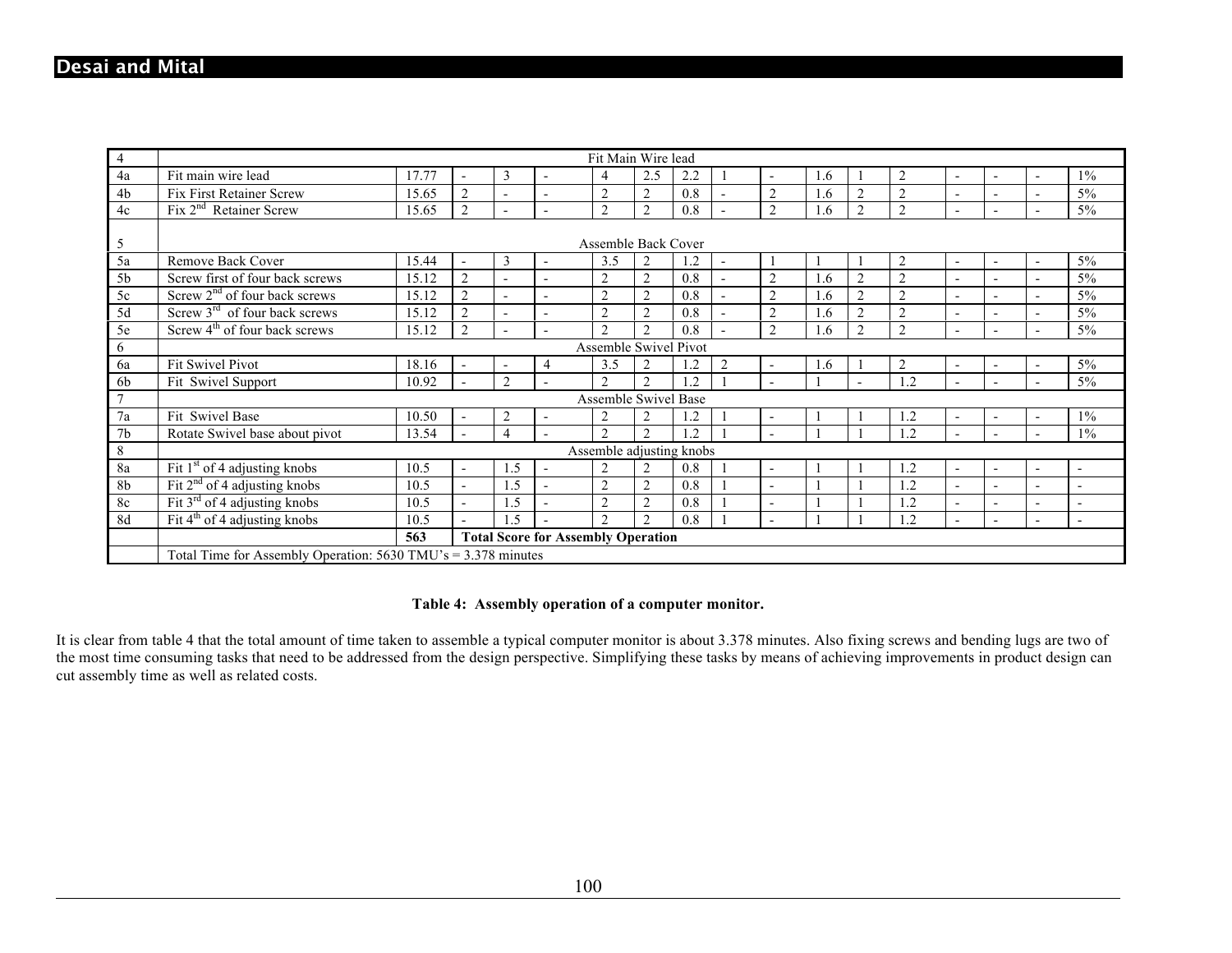# **5. CONCLUSION**

 This paper presented a design for Assembly methodology based on time standards. It also examined a few noteworthy design for assembly methodologies that were investigated and developed by other researchers. The salient feature of the DfA methodology presented in this paper is that it is very simple to use, easy to understand and highly effective as far as its practical utility value is concerned. It can also be extended in its use and utilized as part of a larger design for maintenance methodology.

# **6. REFERENCES**

1. Boothroyd, G. (1980). Design for Assembly-A Designer's handbook. University of Massachusetts, Amherst, Nov. 1980.

2. Boothroyd, G. (1982). Design for Assembly-The road to higher Productivity. Assembly Engineering, March 1982.

3. Hsu, W; Lee, C; Su, S. (1993). Feedback Approach to Design for Assembly by Evaluation of Assembly plan. Computer Aided Design, 25(7): 395-410

4. Kim, G; Lee, S; Bekey, G. (1995). Comparative Assembly Planning during Assembly Design. Proceedings IEEE International Symposium on Assembly and Task Planning.

5. Leaney, P.G. and Wittenberg, G. (1992). Design for Assembling: The Evaluation Methods of Hitachi, Boothroyd and Lucas. Assembly Automation, 12(2): 8-17

6. Leclerc, S. and Subbarayan, G. (1996). A Design for Assembly Evaluation Methodology for photonic systems. IEEE Transactions on Components, packaging and manufacturing technology, Part C, 19(3): 189-200

7. Li, R and Hwang, C. (1992). A Framework for Automatic DFA System Development. Computers in Industrial Engineering, 22(4): 403-413.

8. Lucas Engineering Systems Ltd (1993). University of Hull. Design for manufacture and Assembly practitioner's manual. Version 10.

9. Miyakawa, S and Ohashi, T. (1986). The Hitachi Assembly Evaluation method (AEM), Proceedings of the International Conference on product Design for Assembly, Newport, Rhode Island, April 15-17

10. Suzuki, T., Ohashi, T., Asano, M. and Arai, T. (2003). Assembly Reliability Evaluation Method (AREM). CIRP Annals-Manufacturing Technology, 52(1): 9-12.

11. Wolter, J (1991). On the Automatic generation of Assembly plans. Computer Aided Mechanical Assembly planning. Kluwer Academic Publishers.